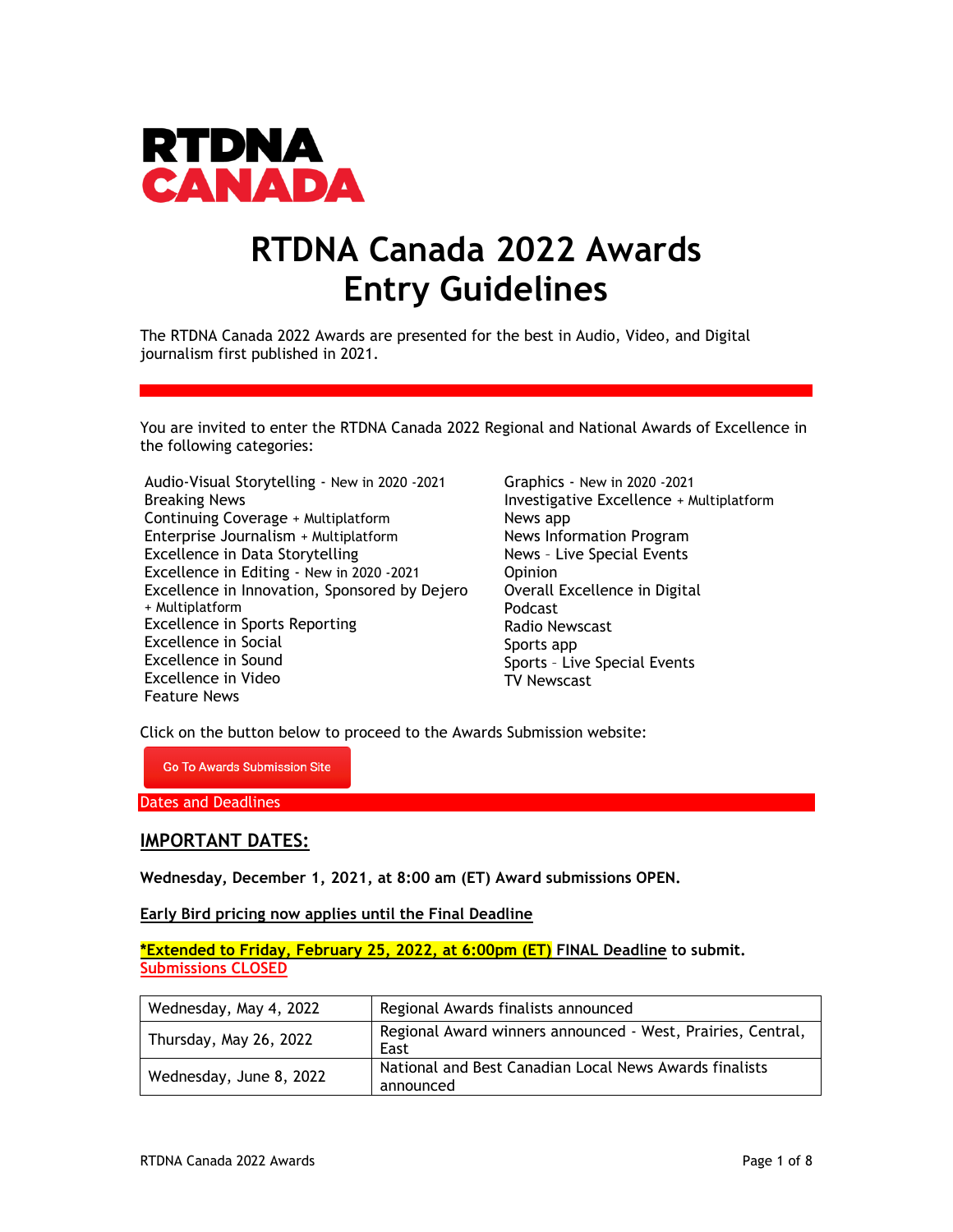#### Entry Rules

Please read these rules carefully. There are updates since last year.

1. **ELIGIBILITY:** Entries may be submitted by stations, networks, syndication services, website, and online news organizations.

Only individual members of RTDNA Canada can submit entries. Your organization may be a corporate member of RTDNA Canada but to submit an entry, your news director or a member of your team/department must be an individual member.

That individual may create an awards account, then journalists working under that individual may submit awards using that account. Please note, the news director, or whoever has the account, will receive all email notifications, and must manage all awards entries. In addition, anyone with the login information will see all awards submitted under that account.

Please note that RTDNA Canada Awards are presented to news organizations. Individuals' names are not announced at awards ceremonies or engraved on the awards presented at those ceremonies.

2. **[CODE OF ETHICS:](http://www.rtdnacanada.com/code-of-ethics)** The RTDNA Canada [Code of Ethics](https://rtdnacanada.com/wp-content/uploads/2021/02/2016RTDNA_Code_Poster_EN.pdf) serves as the basis for judging standards. Please be sure your entry follows this code of ethics.

Whenever the term "broadcast" is used in these rules, it also refers to digital publishing (via the web, mobile, app).

- 3. **COPYRIGHT:** By entering, you acknowledge that you hold copyright to the material or that you have received permission from the copyright holder to enter the material.
- 4. **ELIGIBILITY PERIOD:** Entries must have been broadcast for the first time between January 1st and December 31st, 2021.
- 5. **DEADLINES:** FINAL deadline Friday, February 25, 2022. Your submissions must be completed and paid for by this date to be judged and scored.
- 6. **EARLY BIRD FEES**: \*RTDNA Board has listened to your feedback and has decided Early Bird pricing will apply to all submissions for the whole submission period. You have until the Final Deadline of Friday, February 25, 2022, at 6:00 pm (EST) to finish your submissions.
- 7. **ENTRY FEES:** Entry fees are non-refundable. **RTDNA Canada will not be held responsible for incomplete entries or for entries which are submitted improperly.**
- 8. **LANGUAGE:** Entries made in a language other than English must be entered with English captions or an English transcription.
- 9. **REGIONAL/NATIONAL:** Entries must be submitted as either "Regional" OR "National."

An entry that was produced in more than one province and/or with a national audience in mind may only be entered in the National categories.

Whereas a Regional entry may be entered in Regional or National.

We encourage any Regional news organization to enter National categories if they'd like to do so.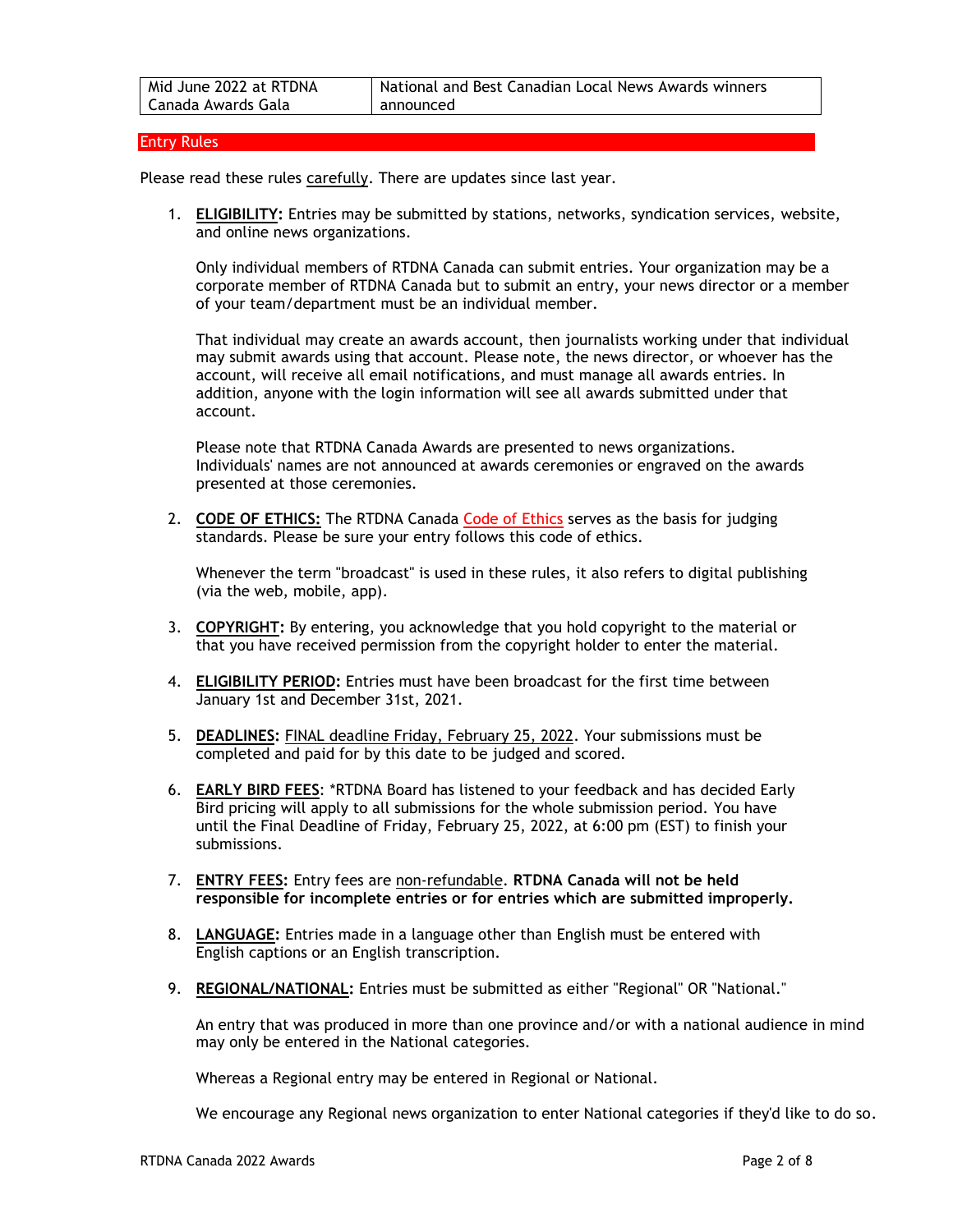The same entry cannot be submitted both nationally and regionally.

RTDNA Canada has four (4) regions:

| 1. West     | BC. YT             |
|-------------|--------------------|
| 2. Prairies | AB, SK, MB, NT     |
| 3. Central  | ON, OC             |
| 4. East     | PE, NB, NS, NL, NU |

10. **MARKET SIZE:** Several Regional Awards have separate competitions for Small/Medium Market Stations and for Large Market Stations.

These are the seven **Large Markets** in Canada:

- 1. Vancouver
- 2. Calgary
- 3. Edmonton
- 4. Winnipeg
- 5. Toronto
- 6. Ottawa
- 7. Montreal

## **ALL OTHER MARKETS** are **Small/Medium.**

## 11. **CONTENT OVERLAP AND MAXIMUMS:**

- a. Do not enter identical content in multiple categories. \*For permissible overlap see below.
- b. **Best TV Newscast – Best Radio Newscast:** only one (1) entry is allowed in each Best TV Newscast and Best Radio Newscast categories.
- c. **Enterprise, Investigative** and **Continuing Coverage**: Do not enter the same topic in Enterprise, Investigative and Continuing Coverage.
- d. **\*Breaking News Continuing Coverage**: an entry submitted as Breaking News may be included as part of a Continuing Coverage entry.
- e. **\*Best Newscast:** a story that appeared as part of a Best Newscast entry may be entered in one category, but the overlap in the second category must not exceed ten (10) minutes.
- f. Each station is limited to two (2) entries per category per platform six (6) entries:
	- The digital submission may have links to the video (which is being entered separately), but there should be enough unique content on the web so that it is not simply a rehash. Digital content could include Tweets, ScribbleLive, live polling, mapping, original audio, and video that was broadcast.
	- A network that has several stations in a region may submit two (2) entries per station, each, if content being entered was not a joint regional or national effort.
- g. You may include the same web link in multiple submission if the rest of the submission is not identical.

## 12. **DURATIONS & EDITING:**

a. All commercial breaks must be removed from every submission – audio, video and digital entries.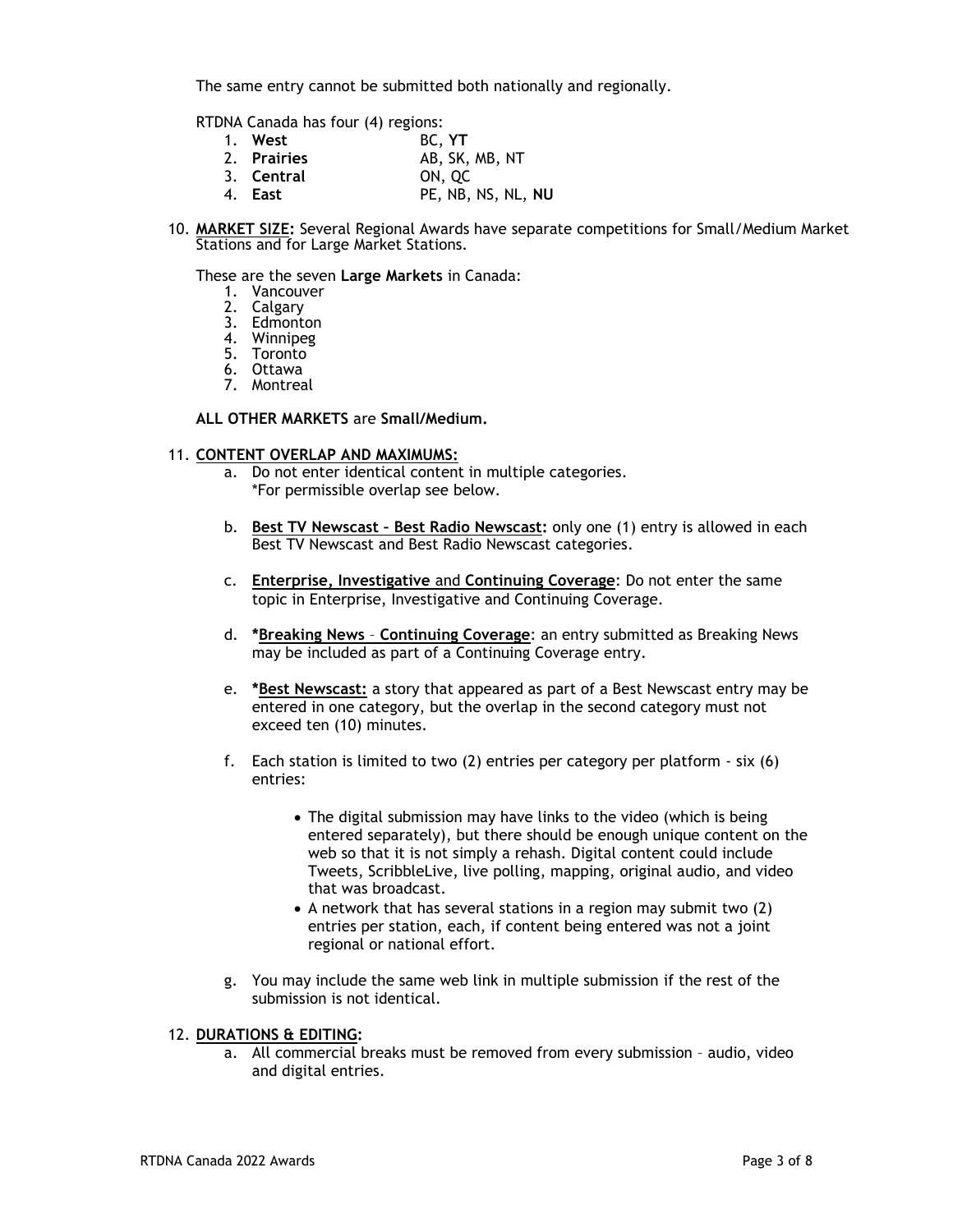- b. No show opens or custom opens may be edited onto the entry. You may leave in the existing show opens. The intent is that submitters should not create something brand new to enhance the entry.
- c. The story must be entered as it appeared on air. A late "IN" and an early "OUT" are permitted. But no fine editing is allowed, e.g., removing thirty (30) seconds from the body of the piece.
- d. **TV Newscast- Radio Newscast - News Information Program, Video - Audio News Information Program, Audio and Live Special Events:** you may submit three (3) separate clips from the same program with the same airdate.
	- "15 minutes" and "30 minutes" refer to the total length of the submission.
	- Each clip may be edited only as described above 12 (c)
- e. Your entry must be submitted in one (1) single, clip per medium.
	- There should be five (5) seconds of silence for an audio entry or five (5) seconds of black for a video entry between two segments. Alternatively, there can be an audio or video "slate" dividing the two segments.
- f. Host/anchor intros and extros may be deleted from the submission. A transcript of intro and extro may be uploaded as Word doc or PDF.
- g. If the host/anchor intro and extro is included in the clip, it must be counted in that clip's duration.
- h. A host-reporter talkback may be included in the entry if the talkback is not edited, and the combined clip and talkback do not exceed the category's maximum length.
- i. **Live Special Events**: Newsbreaks, weather, traffic, sports may be removed in this category to allow back-to-back interviews to fit time constraints.
- j. You may submit a report that aired in two (2) parts (e.g., in Sports categories) if maximum category duration limits are observed.

# 13. **WEB LINKS:**

- a. All websites must be live until June 30, 2022. If the link is not active at time of judging, the entry will be disqualified immediately, and entry fees will not be refunded.
- b. Sites to be judged must not require registration or be password protected.
- 14. **ENTRY TIME LIMITS:** Respect each categories time limits when you submit your media. Judges are instructed to review submissions only up to the allotted time for each category.
- 15. **PROMOS:** A promo is required for each entry but is **NOT** judged as part of your entry. Promos belonging to winning National and Best Canadian Local News entries will be shown at the RTDNA Canada National Awards Gala.
	- a. Your promo can be an excerpt from your piece, or you can create the promo from scratch. You are welcome to enhance your promo with added graphics and stings.
	- b. Audio and video promos should run thirty-five (35) seconds maximum.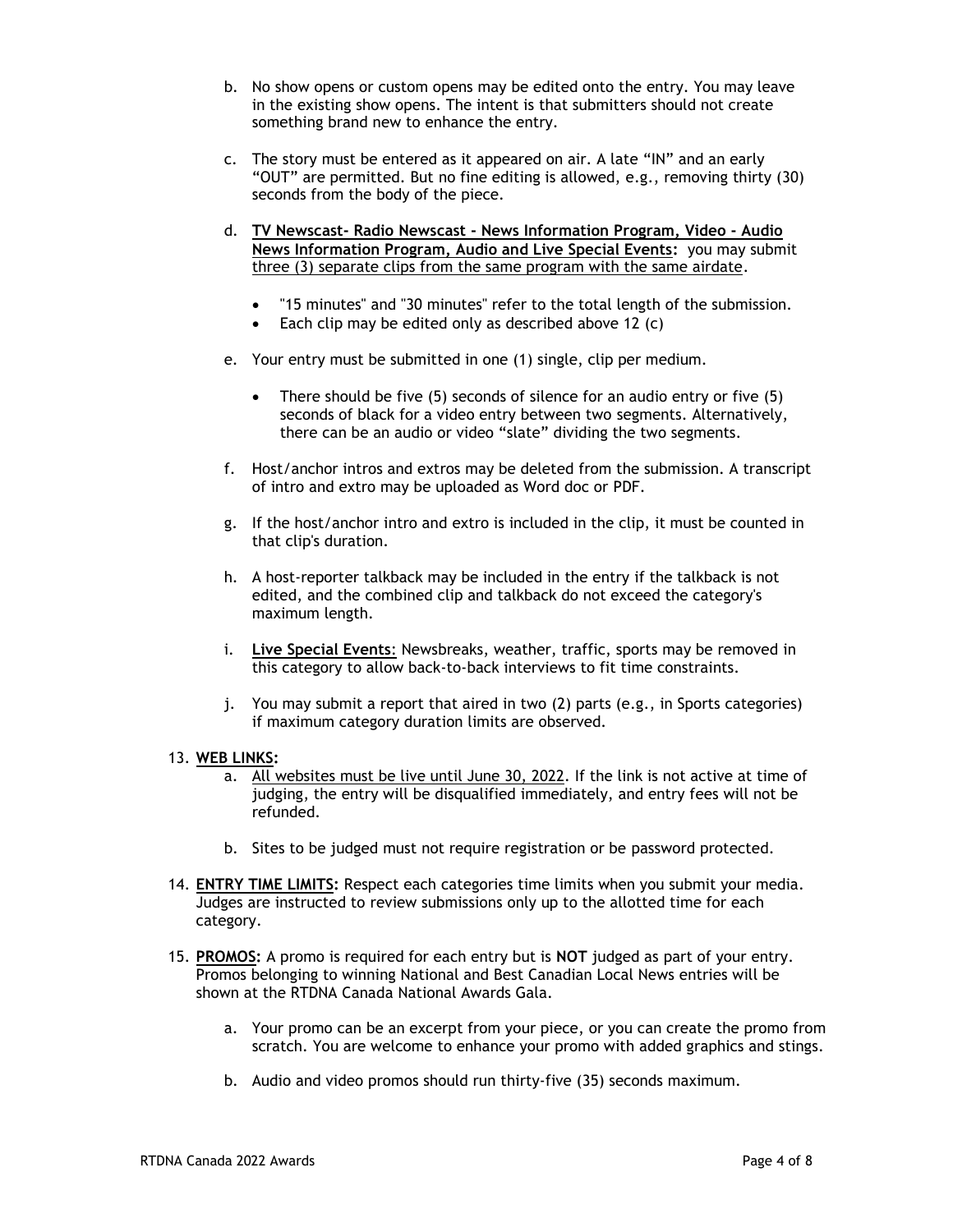- c. For digital entries, you can produce a thirty (30) second promo or you can submit a URL (required format) with the option of including a maximum of three (3) high quality screen shots (required format) jpgs or pdfs.
- 16. **ENTRY FEE:** Each entry must be accompanied by an online entry form and the appropriate entry fee. Entries will not be judged unless the fee has been received by RTDNA Canada. **Entry fees are non-refundable**.
- 17. **DISQUALIFICATION:** An entry that does not adhere to all competition rules may be disqualified. **Entry fees are non-refundable**.
- 18. **ENTRIES - PROPERTY:** All entries become the property of RTDNA Canada which reserves the right to use this material as the Board of Directors deems appropriate.
- 19. **JUDGING: The judges' decisions are final**. At the discretion of the judges, awards may not be granted in some categories.

If few entries are received for a particular award, RTDNA Canada reserves the right to combines awards.

We strongly recommend you make a copy of each of your entries prior to submission.

## Award Categories

Please click these links to view **[Regional](https://rtdnacanada.com/wp-content/uploads/2022/02/RTDNA-Canada-REGIONAL-Awards-Summary_-2022_2_1.pdf)** and **[National](https://rtdnacanada.com/wp-content/uploads/2022/02/RTDNA-NATIONAL-Awards-Summary-2022_2_1.pdf)** Award categories.

**Best Canadian Local News** Award category: Winners of Regional Awards are automatically entered to compete for a Best Canadian Local News Award. No additional entry applications or fees are required.

Best Canadian Local News Award winners will be announced along with the National winners at the RTDNA Canada National Awards Gala.

## How to Prepare Your Entry

All entries must be submitted online. All accompanying media must be uploaded using the awards website.

Submitting your Awards Entry online is a straightforward process. We strongly recommend you follow the procedures outlined below.

- 1. Only members of RTDNA Canada can create an account to make award submissions.
- 2. If you are not a current active member of RTDNA Canada, please click [here](https://rtdna.wildapricot.org/join-us) to become one.
- 3. You will need your RTDNA Canada Membership Number to make entries. Your account number can be found when you log into your Membership Account. The 8-digit "User ID" is your Membership Number.
- 4. Create an Awards Account by registering your information on the awards website. Include your contact information. **Important**: you cannot log-in using previous log-in/awards account information as the awards site is cleared of information each year before the NEW awards cycle opens.
- 5. After registering, you can now sign-in to your Awards Account.
- 6. To make your first submission click on "Begin new submission" button.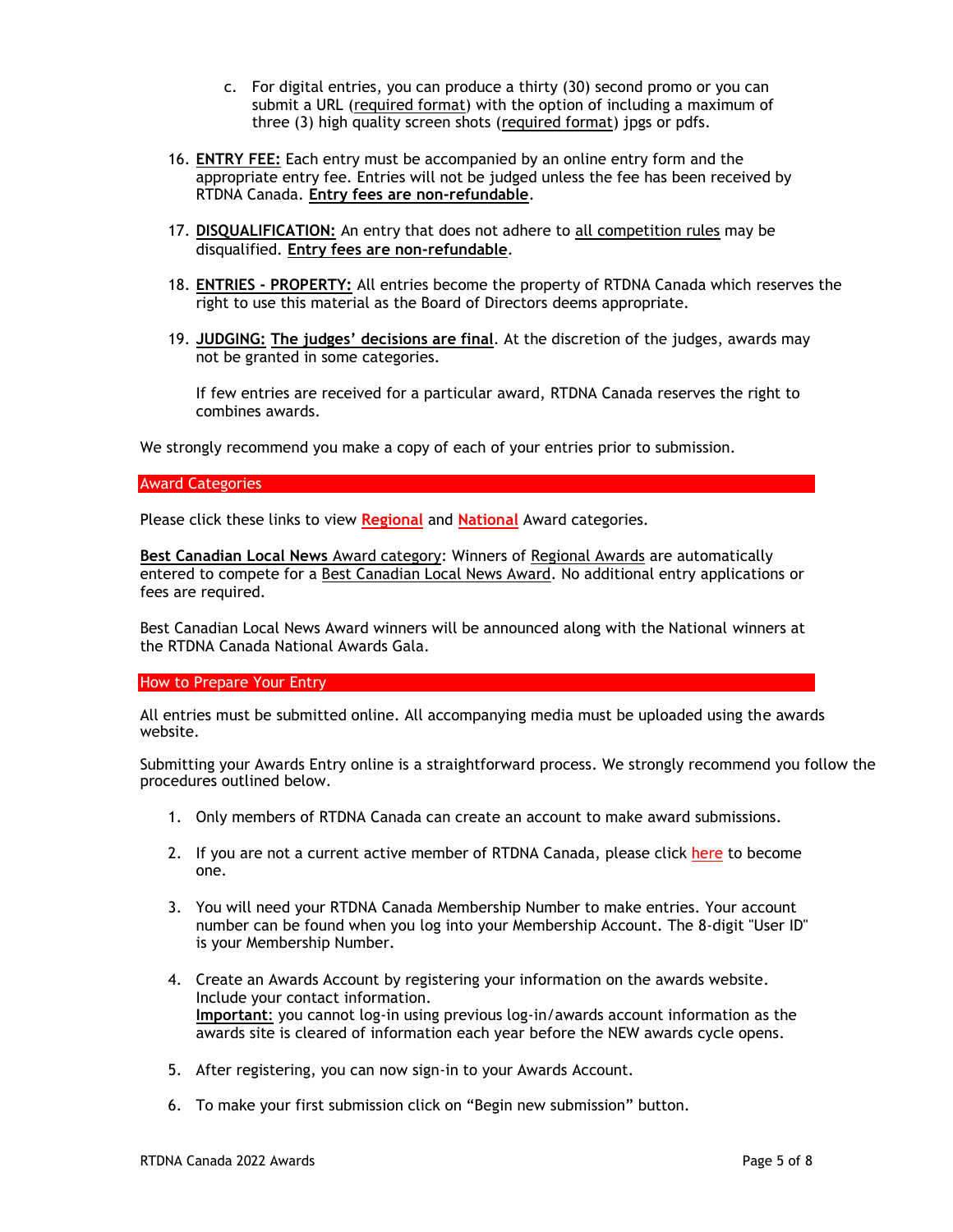- 7. If you have been working on submissions that are not yet complete, you will now see those drafts listed and you can continue working on them.
- 8. Select the appropriate Awards Category.
- 9. Select whether it is a Regional or National submission. (Note: Inapplicable choices are greyed out.)
- 10. Select whether it is an audio, video, digital or multiplatform submission. (Again, inapplicable choices are greyed out.)
- 11. Enter the title of the piece. Please include accurate information as \*this will appear on the award plaque should you win - station name, and title. Also enter the name of the person who will accept the award should you win and the shipping address with contact information.
- 12. You have until the FINAL DEADLINE on Friday, February 25, 2022, at 6:00pm (ET) to make any edits to your submission.
- 13. A separate submission is required for each piece you intend to enter in the competition.

#### Fees and Payment

**EARLY BIRD FEES:** \*NEW – will apply for the whole submissions period for Regional and National submissions.

Payment must be received by no later than the final deadline Friday, February 25, 2022, 6:00pm ET.

#### **PAYMENT: You may pay by credit card or cheque.**

- Cheque, a pdf invoice will be available for download. Print it and mail it along with your cheque to the address indicated on the invoice. If paying by cheque, cheques must be received before the final deadline of Friday, February 25, 2022, or submission will be ineligible.
- After you have chosen cheque or submitted your credit card information, you will receive a confirmation e-mail.
- You should now find yourself on the "Edit Submission Page." Before you continue, we recommend that you review the Technical Guidelines to prepare your audio and video media files for upload.

# • **Entry fees are non-refundable**.

| <b>REGIONAL SUBMISSIONS</b> |                                                     |                                              |  |  |
|-----------------------------|-----------------------------------------------------|----------------------------------------------|--|--|
|                             | <b>Early Bird Fee</b> (Dec 1, 2021 - Feb. 25, 2022) | Regular (Jan 24 - Feb. 11.<br><u>. 2022)</u> |  |  |
|                             | Audio - \$75.00                                     | Audio - \$85.00                              |  |  |
| $\Omega$                    | Digital - \$90.00                                   | Digital - \$100.00                           |  |  |
|                             | Video - \$110.00                                    | Video - \$120.00                             |  |  |
| $\Omega$                    | Multiplatform - \$110.00                            | Multiplatform - \$120.00                     |  |  |
| <b>NATIONAL SUBMISSIONS</b> |                                                     |                                              |  |  |
|                             | <b>Early Bird Fee</b> (Dec 1, 2021 - Feb. 25, 2022) | Regular (Jan. 24 - Feb.                      |  |  |
|                             | All entries - \$150.00                              | <b>C16500</b><br>All antriac                 |  |  |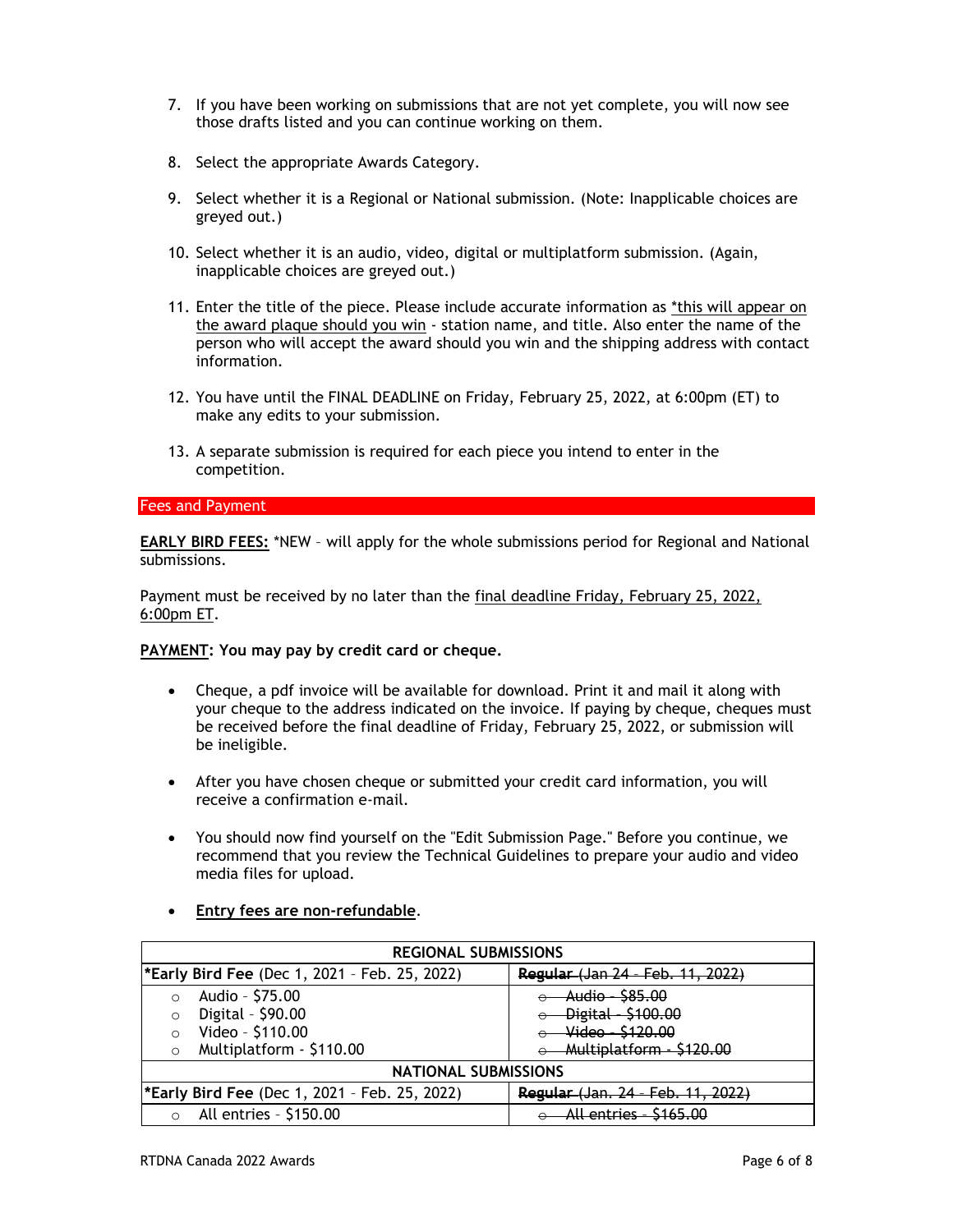## Technical Guidelines

For uploading and playing back audio/video files, please ensure you are using the latest version of your web browser: Chrome, Safari or Firefox.

- All media file uploads must be no greater than 4GB in size.
- Video uploads required formats: .avi, .wmv, .mov, .mp4, .mpeg-1, .mpeg-2, .mpg, mpeg4
- Audio uploads required format: mp3.
- Digital uploads -required format: URL. Optional: pdf, jpg.
- Video and audio submissions via URL (e.g., on YouTube, Vimeo, ctvnews.ca, globalnews.ca, cbcnews.ca, etc.) are acceptable if the following conditions are observed:
	- o **All websites must be live until June 30, 2022**. If the link is not active at time of judging, the entry will be disqualified immediately, and entry fees will not be refunded.
	- $\circ$  Sites to be judged must not require registration or be password protected.
	- $\circ$  If entry is contained within a larger newscast, you MUST indicate "IN" and "OUT" times for entry.
- Document uploads are accepted in pdf and Microsoft Word format only.
- If you are having issues uploading large video files, please try using Google Chrome to perform your upload, or upload your video to YouTube (with a privacy setting of "unlisted") and add the YouTube URL as an attachment to your submission.

An entry that does not adhere to the technical guidelines may be disqualified.

**Entry fees are non-refundable.**

Upload Your Media File to Complete Your Award Entry

- You should now be on the "Edit Submission Page."
- In the first section of the page, "Submission attachments," choose whether you would like to provide a URL so the entry can be screened online or upload your media file to the RTDNA Canada Awards site.
- Uploading your file may take a while but you do not need to remain on the webpage while this is happening.
- On subsequent visits to this web page, you will be able to review/listen to the file that you have uploaded, and if desired, you may upload a revised file.
- Note: If you have a Word or PDF document that you would like to be considered as part of your entry (e.g., another award citation, a letter of support or a clipping), you can also upload them here.
- Should you have any technical questions during this process, please email